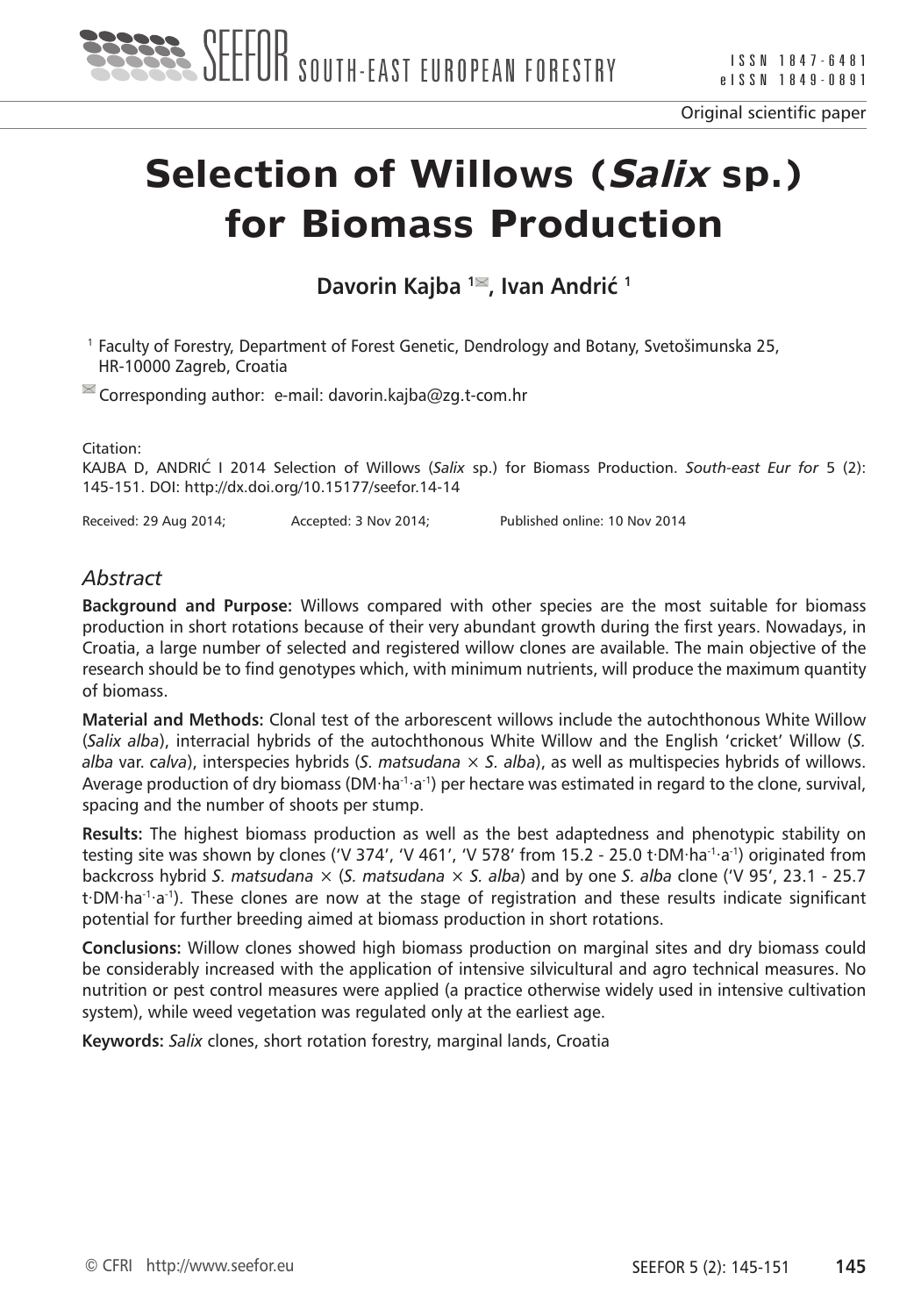#### **Introduction**

Biomass for energy purposes could be produced by fast growing tree species such as willows, poplars, alder, birch, black locust and others. Such a manner of biomass production is known as Short Rotation Forestry. In previous studies in Croatia, arborescent willow clones have shown greatest potential for biomass production in short rotations. Therefore, testing of arborescent willows continued aiming at identification of clones with greatest production potential, particularly on the so called marginal sites i.e. abandoned agricultural soils and/or sites that are not suitable for growing more valuable tree species (Table 1). According to the results of the field and laboratory research, the genetic differentiation of tested clones with respect to biomass production in fresh and dry matter has been determined [1, 2].

The strategic interest of every country is to increase the level of its energy independence. The only path towards achieving this goal is to test the possibilities of using alternative energy sources. Among alternative energy sources, the so-called renewable energy sources and their advantages in terms of environment protection and sustainable development attract particular attention. By signing certain agreements (e.g. the Kyoto Protocol), the majority of European countries have committed themselves to taking concrete steps in increasing the share of renewable energy sources of the total energy balance.

Biomass is a renewable energy source with the highest potential in Croatia. The national BIOEN program [3, 4] was initiated with the aim of promoting the use of bioenergy for energy purposes. Both Europe and Croatia are faced with the problems of agricultural production of low profitability on marginal and abandoned soils. More recently, such production has additionally been aggravated by adverse climatic changes, soil and water pollution, lack of energy and depopulation in areas with dominant extensive agricultural

| Taxon                                                                                                         | Clone                                                                                                                                       |  |
|---------------------------------------------------------------------------------------------------------------|---------------------------------------------------------------------------------------------------------------------------------------------|--|
| Salix alba                                                                                                    | '107/65/1', '107/65/6', '107/65/7', '107/65/9',<br>'V 158', 'B 44', 'B 72', 'B 84', '73/64/8', 'V 161',<br>'V 160', 'V 111', 'V 83', 'V 95' |  |
| S. alba var. calva $\times$ S. alba                                                                           | 'V 052', 'V 0240'                                                                                                                           |  |
| $(S.~alba \times S.~alba$ var. vit.) $\times S.~alba$                                                         | 'V 093'                                                                                                                                     |  |
| Salix $\times$ savensis (S. alba $\times$ S. fragilis $\times$<br>S. caprea)                                  | 'V 221'                                                                                                                                     |  |
| S. matsudana $\times$ S. alba                                                                                 | 'V 277', 'V 278', 'V 279'                                                                                                                   |  |
| S. matsudana $\times$ [(S. m. f. tortuosa $\times$ S. alba ) $\times$<br>$(S. m. f. tortuosa \times S. alba)$ | 'V 369'                                                                                                                                     |  |
| S. matsudana $\times$ (S. matsudana $\times$ S. alba)                                                         | 'V 373', 'V 374', 'V 375', 'V 458', 'V 459', 'V 460',<br>'V 461'                                                                            |  |
| (S. matsudana $\times$ S. alba) $\times$ unknown                                                              | 'V 462', 'V 571', 'V 572'                                                                                                                   |  |
| S. matsudana $\times$ unknown                                                                                 | 'V 573', 'V 574', 'V 575', 'V 576', 'V 577', 'V 578',<br>'V 580'                                                                            |  |

**TABLE 1.** Tested willow clones for biomass production in short rotation forestry (SRF)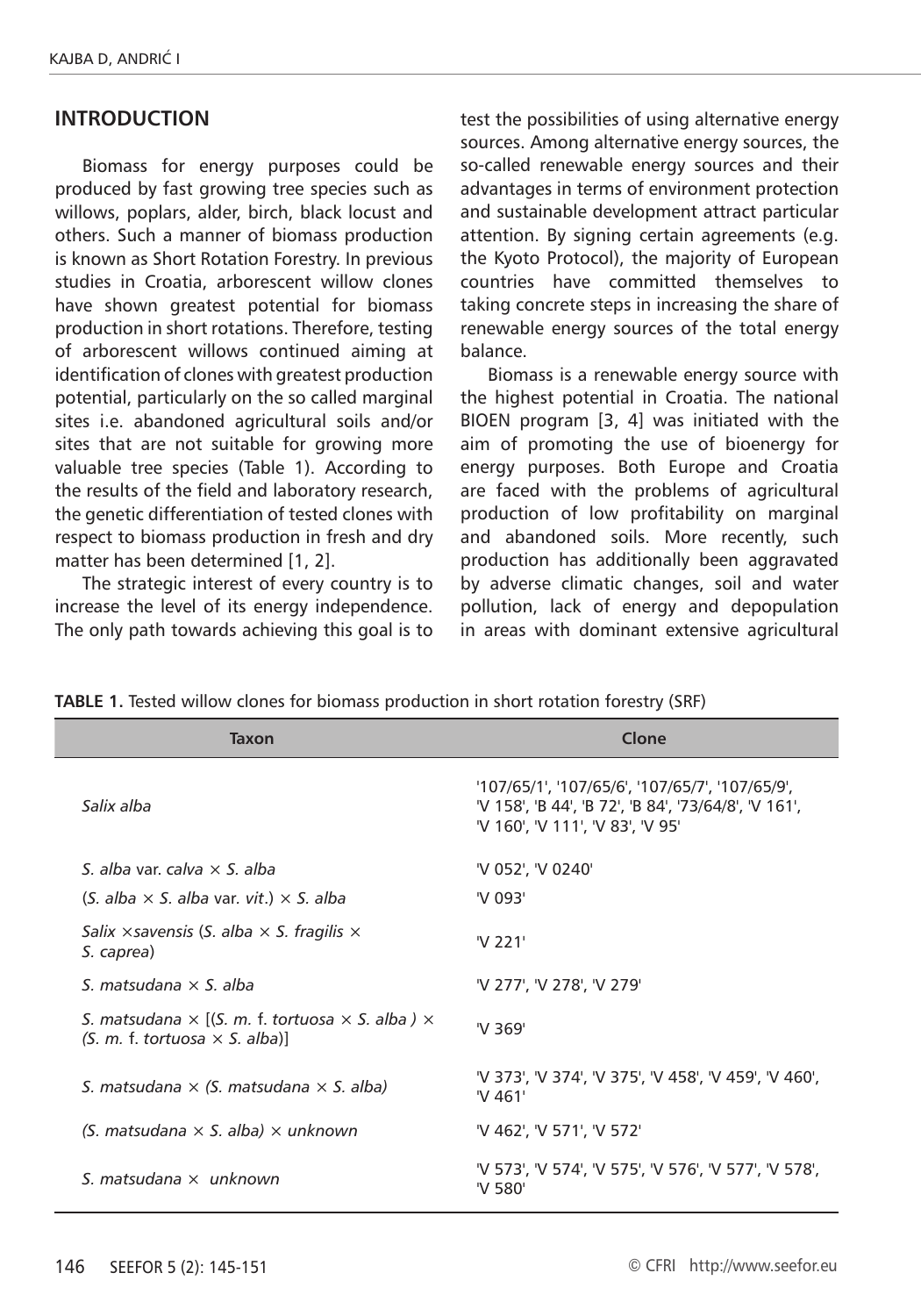production. Short Rotation Forestry (SRF) and biomass production follow world trends and aim to put renewable energy sources to better use without generating additional quantities of CO<sub>2</sub>, otherwise largely present in fossil fuels.

Biomass of forest tree species can also be produced by intensive cultivation of fastgrowing species in SRF. The basic function is the production of biomass as a renewable and ecologically acceptable energy source. However, these species can also be an alternative "agro" culture (in poorer sites), or they can act as agricultural soil diversifiers, as well as provide the possibility of ecologically more acceptable methods of waste water and phytoremediation. In addition, they sequester increased quantities of atmospheric carbon dioxide [5, 6].

In recent research, clones of arborescent willows manifested the highest biomass production potential in short rotations of up to ten years on marginal (clay type of soil, reed habitat), but particularly on optimal soils [1, 7-13]. Tests of different arborescent willow clones continued with the purpose of identifying those with the highest biomass production potential, quality and calorific value, especially on so-called marginal soils [14-17].

### **MATERIALS AND METHODS**

A field trial with ten White Willow (*Salix alba* L.) clones and hybrids with Chinese Willows (*Salix matsudana* Koidz.) was established with cuttings in the area of Valpovo Forest Office, in the eastern part of Croatia (FT1) on a more optimal site within the nursery. At ramets age at 2/3 and 2/5 years, breast diameters and heights were measured, survival and the number of shoots per tree stump was identified.

Tests were established according to the randomized block system design in four repetitions. Each clone is represented with at least 30 ramets planted in 1.3  $\times$  0.8 m spacing. The offshoots were cut, biomass was measured and evaluated on two-year-old sprouts, and the survival of the tested clones was determined. In the year of test establishment, as well as

after the first cutting, weed vegetation was mechanically regulated.

All two-year-old shoots from the same stump were cut in each repetition and their weight in fresh condition was measured. Mass samples of 0.5 kg were collected randomly from the cut shoots, separately for each clone. The samples were dried at 105 °C until constant mass was achieved. The ratio between fresh and dried matter sample was used to determine the average shares of moisture in the wood of each clone. These were then used to assess dry biomass of cut shoots (t∙DM∙ha<sup>-1</sup>∙a<sup>-1</sup>). Breast diameters and dry biomass of cut shoots were equalized by means of a non-linear regression method. Then, using the obtained regression models (for each clone separately) and the previously measured breast diameters, dry biomass of each particular shoot in the tests was assessed. The production of clone biomass per hectare was assessed in relation to the value of dry biomass of mean shoot, survival, distance between the ramets and the average number of shoots per root.

The data obtained from the measurements were processed by means of descriptive statistical analysis to determine the average, minimal, and maximal values, as well as standard deviations for the investigated properties. All statistical analysis and analysis of variance were performed using the software package Microsoft Office Excel.

Non-linear regression analysis was used to assess dry biomass of particular shoots according to the following equation [18]:

 $W = a + bD_{1,3}c$ ;

where:

*W* - dry biomass of shoots

*D1.3* - breast diameter of shoots

*a, b, c* - parameters assessed on the basis of the shoot sample cut in one repetition.

Rank correlation was calculated by formula:

$$
r_{s} = 1 - \frac{6 \sum_{i=1}^{n} D_{i}^{2}}{n(n^{2} - 1)}
$$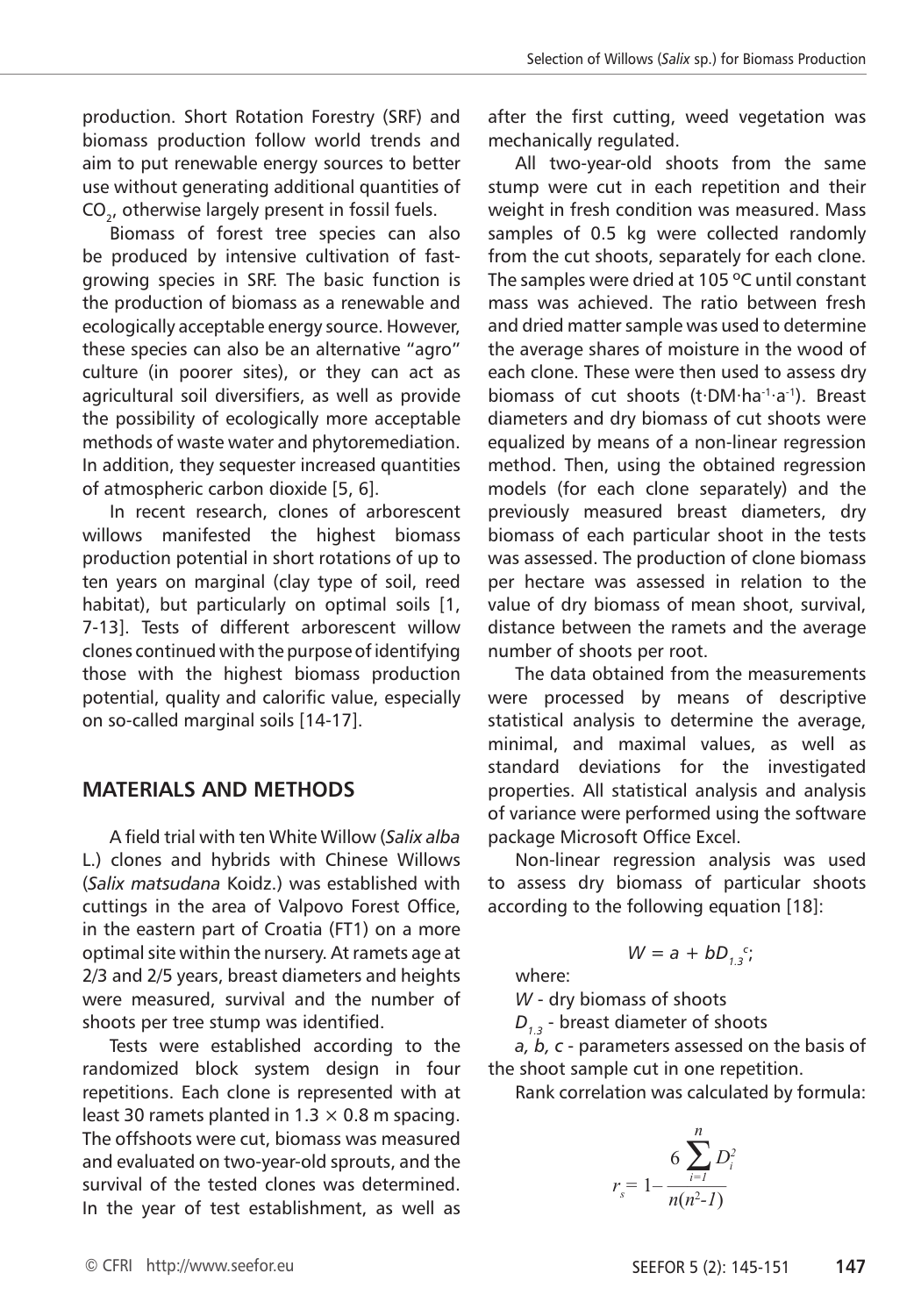## **RESULTS AND DISCUSSION**

Figure 1 and Table 2 shows total biomass production of the investigated clones of arborescent willows in the Valpovo test in first and second successive two-year rotations. In the first years of research (at age 2/3 years), the mean biomass production amounted to 19.1 t∙DM∙ha-1∙a-1, with values ranging from 10.4 (clone 'V 052') to 25.7 t∙DM∙ha-1∙a-1 (clone 'V 95'). In the following rotation (age 2/5 years), the mean production was 20.6 t∙DM∙ha-1∙a-1 and ranged from 15.2 (clone 'V 461') to 25.0 t∙DM∙ha-1∙a-1 (clone 'V 578').

Value of rank correlation for two successive rotation period (2/3 and 2/5 years) was negative  $(r = -1.08)$  indicating that there is no clonal phenotypic stability of the biomass production. It also confirms that the production of each clone after the first and second rotation period differs significantly. Four clones which are in the process of DUS testing ('V 374', 'V 461', 'V 95', 'V 578') demonstrated the highest



**FIGURE 1.** Biomass production of the studied willow clones in Valpovo test in two successive rotations period (2/3 and 2/5 years)

biomass productivity and consistency in the production during the tested of two rotation periods.

Analysis of variance showed that biomass production in both rotation periods (age 2/3 and 2/5 years) didn't show significant genotypic

| No.            | Clone   | <b>Botanical name</b>                                      | <b>Average dry biomass</b><br>$(t \cdot DM \cdot ha^{-1} \cdot a^{-1})$ |             |
|----------------|---------|------------------------------------------------------------|-------------------------------------------------------------------------|-------------|
|                |         |                                                            | $2/3$ years                                                             | $2/5$ years |
| 1              | 'B 44'  | Salix alba                                                 | 23.8                                                                    | 18.2        |
| 2              | 'V 093' | $(S. alba \times S. alba$ var. vitellina) $\times S. alba$ | 18.5                                                                    | 23.5        |
| 3              | 'V 052' | S. alba var. calva $\times$ S. alba                        | 10.4                                                                    | 19.3        |
| 4              | 'V 374' | S. matsudana $\times$ (S. matsudana $\times$ S. alba)      | 22.9                                                                    | 18.8        |
| 5              | 'V 461' | S. matsudana $\times$ (S. matsudana $\times$ S. alba)      | 21.1                                                                    | 15.2        |
| 6              | 'V 95'  | Salix alba                                                 | 25.7                                                                    | 23.1        |
| $\overline{7}$ | 'V 580' | S. matsudana $\times$ unknown                              | 14.3                                                                    | 17.4        |
| 8              | 'V 572' | (S. matsudana $\times$ S. alba) $\times$ unknown           | 12.2                                                                    | 23.0        |
| 9              | 'V 578' | S. matsudana $\times$ unknown                              | 23.3                                                                    | 25.0        |
| 10             | 'V 575' | S. matsudana $\times$ unknown                              | 18.3                                                                    | 23.0        |
|                |         | Average                                                    | 19.1                                                                    | 20.6        |

**TABLE 2.** Average biomass production of tested willow clones (Valpovo test)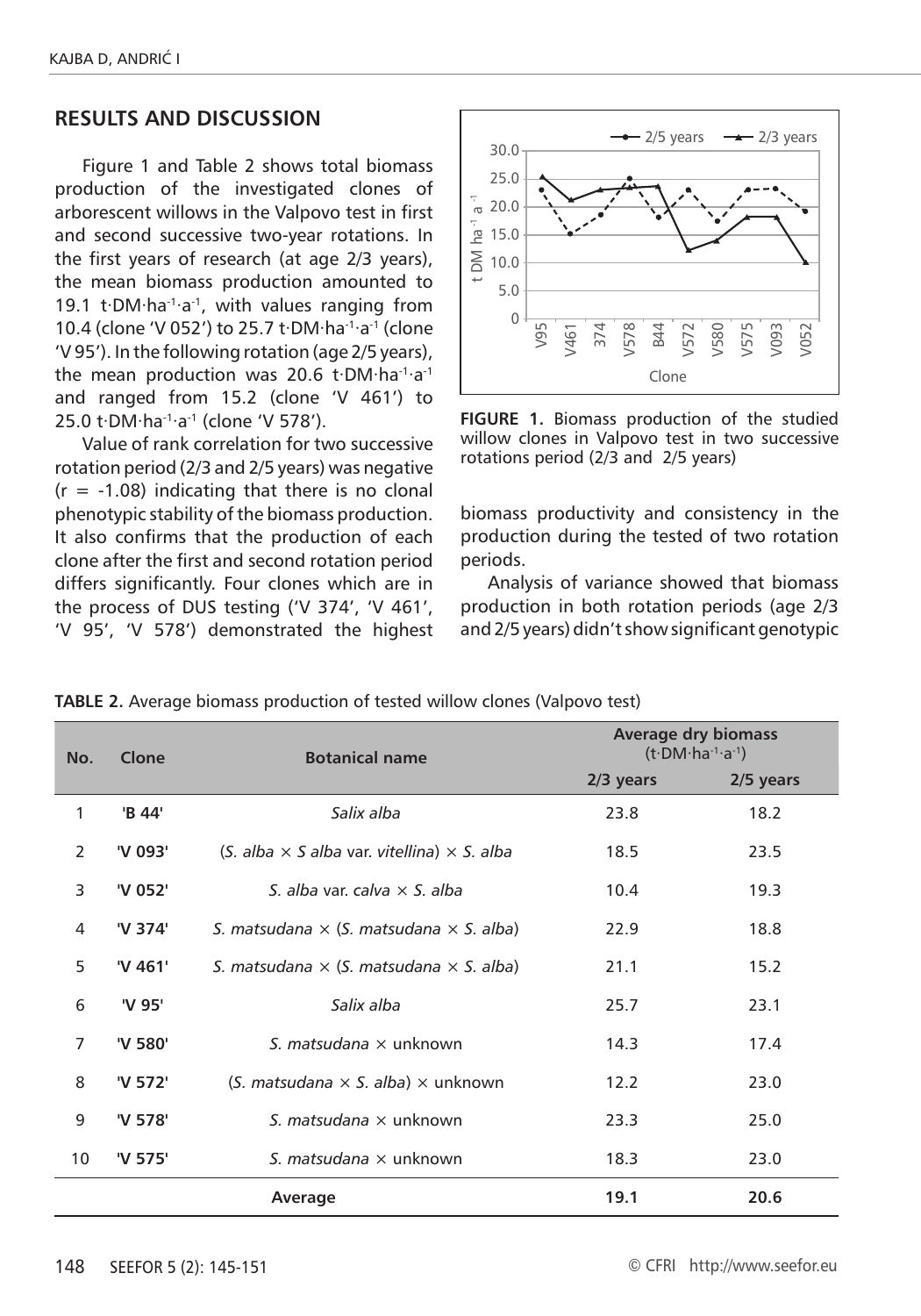differences in biomass production  $(F = 1.93)$ .  $F = 1.94$ ). Greater clonal differentiation can be expected at older plantation ages (e.g. at the third or fourth rotation). According to earlier investigations biomass production of all the investigated willow clones shows a different trend in proportion with the test age, except in few clones, in which, after the initial increase, a decrease in the production was recorded between the second and the third rotation [9, 12, 13].

Among all the studied clones, the clones 'V 374', 'V 461', 'V 95', 'V 578' are singled out in terms of their excellent adaptedness to the habitat and to developmental conditions. In addition, they display above-average values of dry biomass of the mean shoot, or total biomass production, as well as sprouting ability. In these experiments and in two rotations, the best phenotypic stability and steady production were manifested by clones, 'V 374' and 'V 461', which originated from backcross hybrids *S. matsudana × (S. matsudana* × *S .alba*), 'V 578' (*S. matsudana* × unknown) and by White Willow clone 'V 95' (*S. alba*). With their average production in two-year rotations varying between 15.2 and 25.7 t∙DM⋅ha<sup>-1</sup>⋅a<sup>-1</sup>, they manifested considerable potential for dry wood biomass production on heavy clay type of soils and marginal lands. These clones, with regard to the partial application of agro technical measures could achieved exceptional production and phenotypically represent highly unstable clones of high productivity with specific adaptability to optimal sites. Highly productive pioneer species are grown as monoculture plantations in short rotations. Short duration rotation coppice (SRC) system with willow and short duration rotation single stem (SRSS) systems with poplar species on very suitable soils in Eastern Europe at the age of 5 years results with the productivity of 13.8 to 18.1 t∙ha−1∙DM for willow and poplars and from 17.7 - 21.8 t∙ha−1∙DM for *Miscanthus* [19].

# **CONCLUSIONS**

Short rotation coppices with clones of arborescent willows were established on so-called marginal sites, i.e. on abandoned agricultural soils or soils not suitable for the cultivation of more valuable forest tree species. No nutrition or pest control measures were applied (a practice otherwise widely used in intensive cultivation system), while weed vegetation was regulated only at the earliest age. Despite this, the results showed relatively high biomass production of the studied clones. Average dry biomass production of the studied clones at age 2/3 years was 19.1 and in the second two-year rotation at the age 2/5 years it was 20.6 DM⋅ha<sup>-1</sup>⋅a<sup>-1</sup>. The highest production was manifested by the clones that taxonomically belong to different crossing combinations of Chinese and White Willow and perspective and phenotypically more unstable clones showed average production of more than 20.0 t∙DM∙ha-1∙a-1.

From the results obtained it can be seen that the possibilities of biomass production with the selected arborescent willow clones in Croatia are optimal with regard to the stand production potential and selected genotype assortment. The biomass production can be improved considerably by fertilization which, however, can be avoided by proper selection of clones with low nutrient requirements. In order to increase biomass production, silvicultural measures should be applied so as to reduce the number of shoots to one to two per stump, while production on marginal sites could be considerably increased with the application of intensive silvicultural and agro technical measures.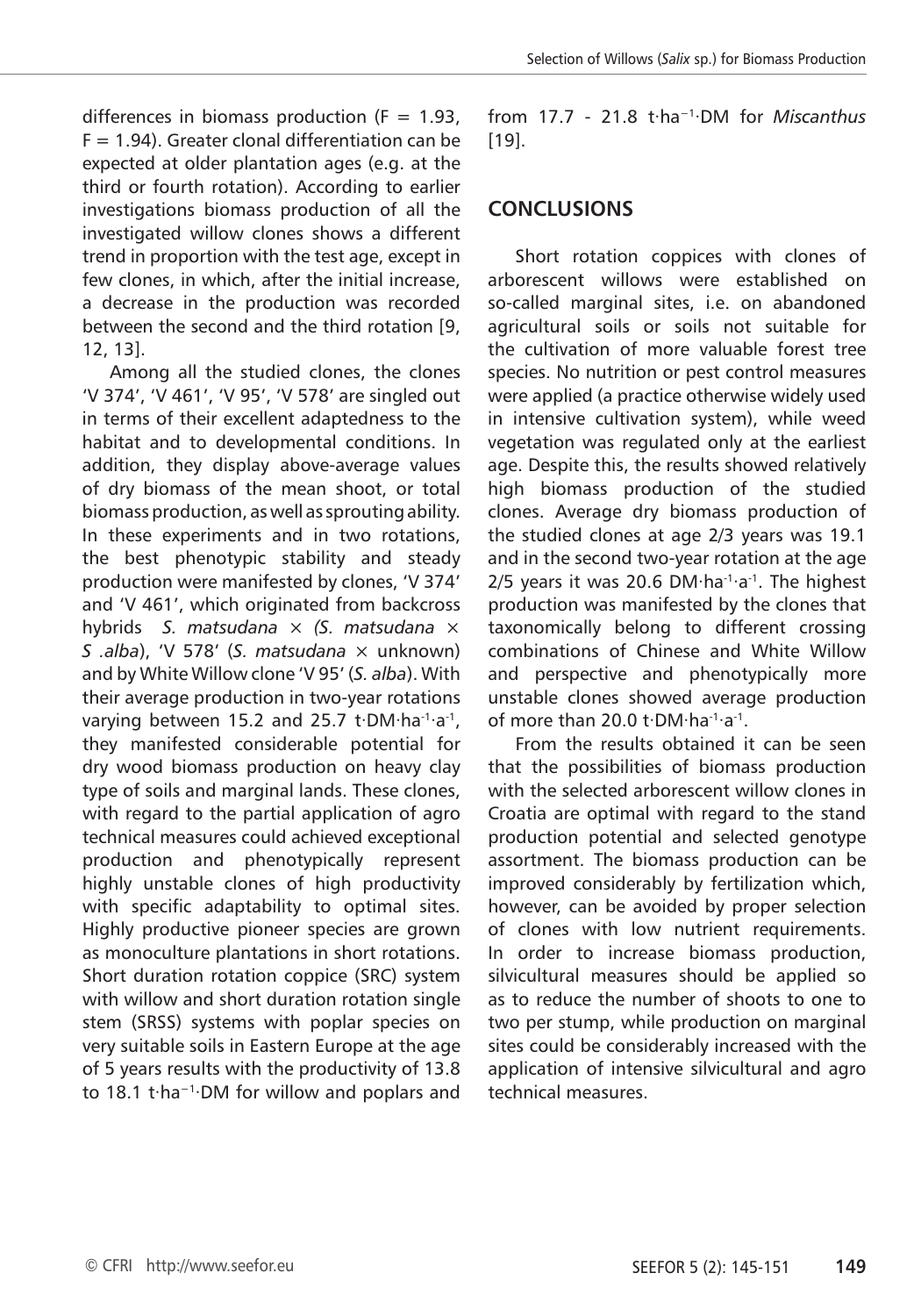#### **RefereNces**

- 1. Komlenović N, Krstinić a, Kajba d 1996 Selection of Arborescent Willow clones suitable for biomass production in Croatia. *In:* Bach I *(ed)* Proceedings of the International Poplar Commission, Sess. 20, Environmental and social issues in poplar and willow cultivation and utilization, Budapest, Hungary, 1-4 October 1996, pp 297-308
- 2. Krstinić A, Kajba D 1997 Improvement of Chinese Willow (*Salix matsudana* Koidz.) and White Willow (*Salix alba* L.) by hybridization and selection. *In:* Jurc M (*ed*) Znanje za gozd. Zbornik ob 50. obletnici obstoja in delovanja GIS 1, Ljubljana, Slovenija, 26-27 May1997. Slovenian Forestry Institute, Ljubljana, Slovenia, pp 341-350
- 3. DOMAC J, BERONJA M, DOBRIČEVIĆ N, ∏IKIĆ M, Grbeša D, Jelavić V, Jurić Ž, Krička T, Matić S, Oršanić M, Pavičić N, Pliestić S, Salopek D, Staničić L, Tomić F, Tomšić Ž, Vučić V 1998 BIOEN - Biomass and waste use programme: Preliminary results and future activities (*in Croatian*). Energy Institute Hrvoje Požar, Zagreb, Croatia, 180 p
- 4. Domac J, Beronja m, Fijan s, Jelavić b, Jelavić v, Krajnc n, Kajba d, Krička t, Krstulović v, Petrić h, Raguzin i, Risović s, Staničić l, Šunjić h 2001 BIOEN - Biomass and waste use programme: New findings and implementation (*in Croatian*). Energy Institute Hrvoje Požar, Zagreb, Croatia, 144 p
- 5. Verwijst T 2003 Short rotation crops in the world. *In:* Nicholas ID (*ed*) IEA Bioenergy Task 30, Proceedings of the Conference The role of short rotation crops in the energy market,. Mount Maunganui, Tauranga, New Zealand, 1-5 December 2003,, pp 1-10
- 6. BORZ∏CKA-WALKER M, FABER A, BOREK R 2008 Evaluation of carbon sequestration in energetic crops (*Miscanthus* and coppice willow). *Int Agrophys* 22 (3): 185-190
- 7. Kajba D, Krstinić a, Komlenović n 1998 Arborescent willow biomass production in short rotations (*in Croatian with English summary*). *Sumar list* 122 (3-4): 139-145
- 8. Kajba D, Bogdan s, Katičić-Trupčević i 2004 White willow biomass production in a short rotation clonal test Dravica (*in Croatian with English summary*). *Sumar list* 126 (9-10): 509-515.
- 9. Kajba D, Bogdan S, Katičić I 2007 Selection of willow clones for biomass production in short rotations (*in Croatian*). *In*: Krajač T (*ed*) Proceedings of the Second Professional Meeting with International Participation "Renewable energy in the Republic of Croatia (biomass, biogas and biofuels)", Osijek, Croatia, 27-29 May 2007. Croatian Chamber of Economy, Zagreb, Croatia, pp 107-113
- 10. KAJBA D 1999 Short Rotation Crops in Croatia. *In:* Christersson L, Ledin S (*eds*) Proceeding of the first meeting of IEA, Bioenergy Task 17, Uppsala. Sweden, 4-6 June 1998. Department of Short Rotation Forestry, Faculty of Forestry, Swedish University of Agricultural Sciences (SLU),Uppsala, Sweden, pp 37-40
- 11. KAJBA D 1999 Arborescent Willow Biomass Production in Short Rotations. *In:* Overend RP, Chornet E (*eds*) Proceedings of the fourth Biomass Conference of the Americas, Oakland. California. USA, 29 August - 2 September. Pergamon, Vol. 1, pp 55-60
- 12. Bogdan S, Kajba D, Katičić I 2006 Biomass production in willow clonal tests on marginal sites in Croatia (*in Croatian with English summary*). *Glas šum pokuse* 5 (special issue): 261-275
- 13. KAJBA D, KATIČIĆ I 2011 Selection and breeding of willows (*Salix* spp.) for SRF. *Indian J Ecol* 38 (special issue): 91-94
- 14. KLAŠNJA B, KOPITOVIĆ Š 1999 Quality of wood of some willow and robinia clones as fuelwood. *Drevarsky vyskum* 44 (2): 9-18
- 15. Volk TA, Verwijstt, Tharakan PJ, Abrahamson LP, WHITE EH 2004 Growing fuel: a sutainability assessment of willow biomass crops. *Front Ecol Environ* 2 (8): 411-418. DOI: http://dx.doi. org/10.1890/1540-9295(2004)002[0411:GFASAO ]2.0.CO;2
- 16. Smart LB, Volk TA, Lin J, Kopp RF, Phillips IS, Cameron KD, White EH, Abrahamson LP 2005 Genetic improvement of shrub willow (*Salix*  spp.) crops for bioenergy and environmental applications in the United States. *Unasylva* 221 (56): 51-55
- 17. KLAŠNJA B, ORLOVIĆ S, GALIĆ Z 2013 Comparison of Different Wood Species as Raw Materials for Bioenergy. South-east Eur for 4 (2): 81-88. DOI: http://dx.doi.org/10.15177/seefor.13-08